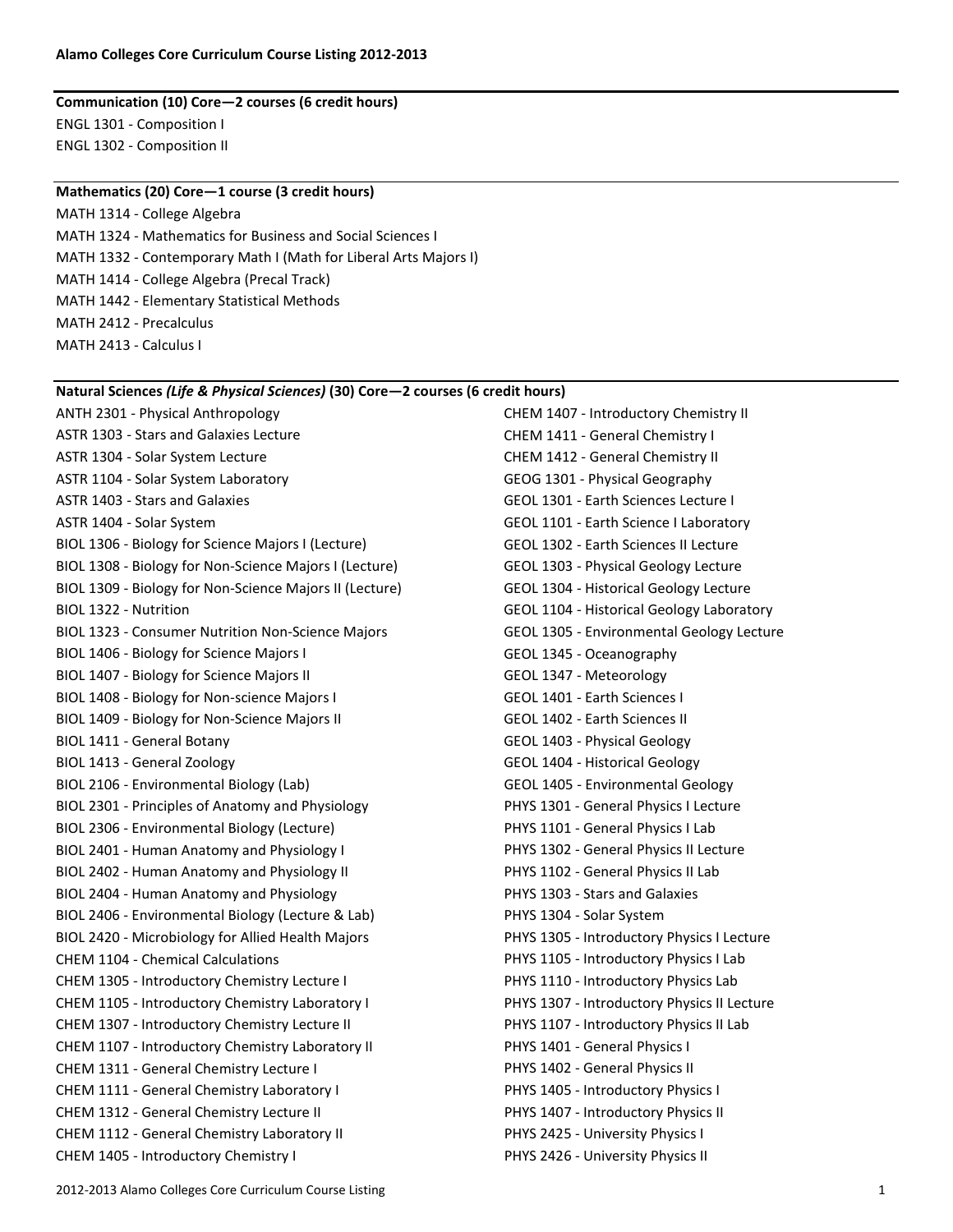| Humanities (Language, Philosophy, & Culture) (40) Core-1 course (3 credit hours) |                                                             |  |
|----------------------------------------------------------------------------------|-------------------------------------------------------------|--|
| ARAB 2311 - Intermediate Arabic I                                                | HUMA 1302 - Introduction to the Humanities II               |  |
| CHIN 2311 - Intermediate Chinese I                                               | <b>HUMA 1305 - Introduction to Mexican-American Studies</b> |  |
| <b>ENGL 2307 - Creative Writing</b>                                              | HUMA 1315 - Fine Arts Appreciation                          |  |
| <b>ENGL 2308 - Creative Writing: Topics</b>                                      | HUMA 2319 - American Minority Studies                       |  |
| ENGL 2322 - British Lit I: Anglo Saxon through Neoclassical                      | HUMA 2323 - World Cultures                                  |  |
| <b>ENGL 2323 - British Lit II: Romanticism to the Present</b>                    | ITAL 2311 - Intermediate Italian I                          |  |
| <b>ENGL 2326 - Native American Literature</b>                                    | JAPN 2311 - Intermediate Japanese I                         |  |
| ENGL 2327 - American Lit I: Precolonial through the Romantic                     | LATI 2311 - Intermediate Latin I                            |  |
| Period                                                                           | PHIL 1301 - Introduction to Philosophy                      |  |
| <b>ENGL 2328 - American Lit II: Realism to the Present</b>                       | PHIL 1304 - Introduction to World Religions                 |  |
| ENGL 2332 - World Lit I: Antiquity through the Renaissance                       | PHIL 2303 - Introduction to Logic                           |  |
| ENGL 2333 - World Lit II: Neoclassical to the Present                            | PHIL 2306 - Introduction to Ethics                          |  |
| <b>ENGL 2341 - Forms of Literature</b>                                           | PHIL 2307 - Intro to Social and Political Philosophy        |  |
| ENGL 2342 - Intro to Literature and Literary Criticism                           | PHIL 2321 - Philosophy of Religion                          |  |
| <b>ENGL 2351 - Mexican American Literature</b>                                   | PORT 2311 - Intermediate Portuguese I                       |  |
| FREN 2311 - Intermediate French I                                                | SGNL 2301 - American Sign Language III                      |  |
| <b>GERM 2311 - Intermediate German I</b>                                         | SPAN 2311 - Intermediate Spanish I                          |  |
| <b>HIST 2321 - World Civilizations I</b>                                         | SPAN 2313 - Elementary Spanish I (for Spanish Speakers)     |  |
| HIST 2322 - World Civilizations II                                               | SPAN 2321 - Introduction to Hispanic Literature             |  |
| HUMA 1301 - Introduction to the Humanities I                                     | SPAN 2323 - Latin American Literature and Culture           |  |
|                                                                                  |                                                             |  |

## **Visual and Performing Arts** *(Creative Arts)* **(50) Core—1 course (3 credit hours)**

| ARCH 1301 - History of Architecture I          | ARTS 2346 - Ceramics I                                     |
|------------------------------------------------|------------------------------------------------------------|
| ARCH 1302 - History of Architecture II         | ARTS 2348 - Digital Art I                                  |
| ARCH 1311 - Architecture, Society, and Culture | ARTS 2356 - Photography I (fine arts emphasis)             |
| ARTS 1301 - Art Appreciation                   | DANC 1305 - World Dance                                    |
| ARTS 1303 - Art History I                      | DANC 2303 - Dance Appreciation                             |
| ARTS 1304 - Art History II                     | DRAM 1310 - Introduction to Theatre - Theatre Appreciation |
| ARTS 1316 - Drawing I                          | HUMA 1311 - Mexican-American Fine Arts Appreciation        |
| ARTS 2316 - Painting I                         | HUMA 1315 - Fine Arts Appreciation                         |
| ARTS 2326 - Sculpture I                        | MUSI 1306 - Music Appreciation                             |
| ARTS 2341 - Art Metals I                       | MUSI 1310 - American Music                                 |

# **History** *(American History)* **(60) Core—2 courses (6 credit hours)**

| HIST 1301 - United States History I     | A student may take one United States History course and one |
|-----------------------------------------|-------------------------------------------------------------|
| HIST 1302 - United States History II    | Mexican-American History course as long as the combination  |
| or                                      | consists of a Part I and a Part II.                         |
| HIST 2327 - Mexican-American History I  | or                                                          |
| HIST 2328 - Mexican-American History II |                                                             |
| or                                      | HIST 2301 - Texas History and                               |
|                                         | HIST 1301 or HIST 1302 or HIST 2327 or HIST 2328            |

| Government (Government/Political Science) (70) Core-2 courses (6 credit hours) |                                                   |  |
|--------------------------------------------------------------------------------|---------------------------------------------------|--|
| GOVT 2301 - American/Texas: National and State                                 | or                                                |  |
| <b>GOVT 2302 - American Government: Problems and Policies</b>                  | GOVT 2301 - American/Texas: National and State    |  |
| or                                                                             | GOVT 2305 - Federal Government or GOVT 2306 Texas |  |
| GOVT 2305 - Federal Government                                                 | Government                                        |  |
| GOVT 2306 - Texas Government                                                   |                                                   |  |